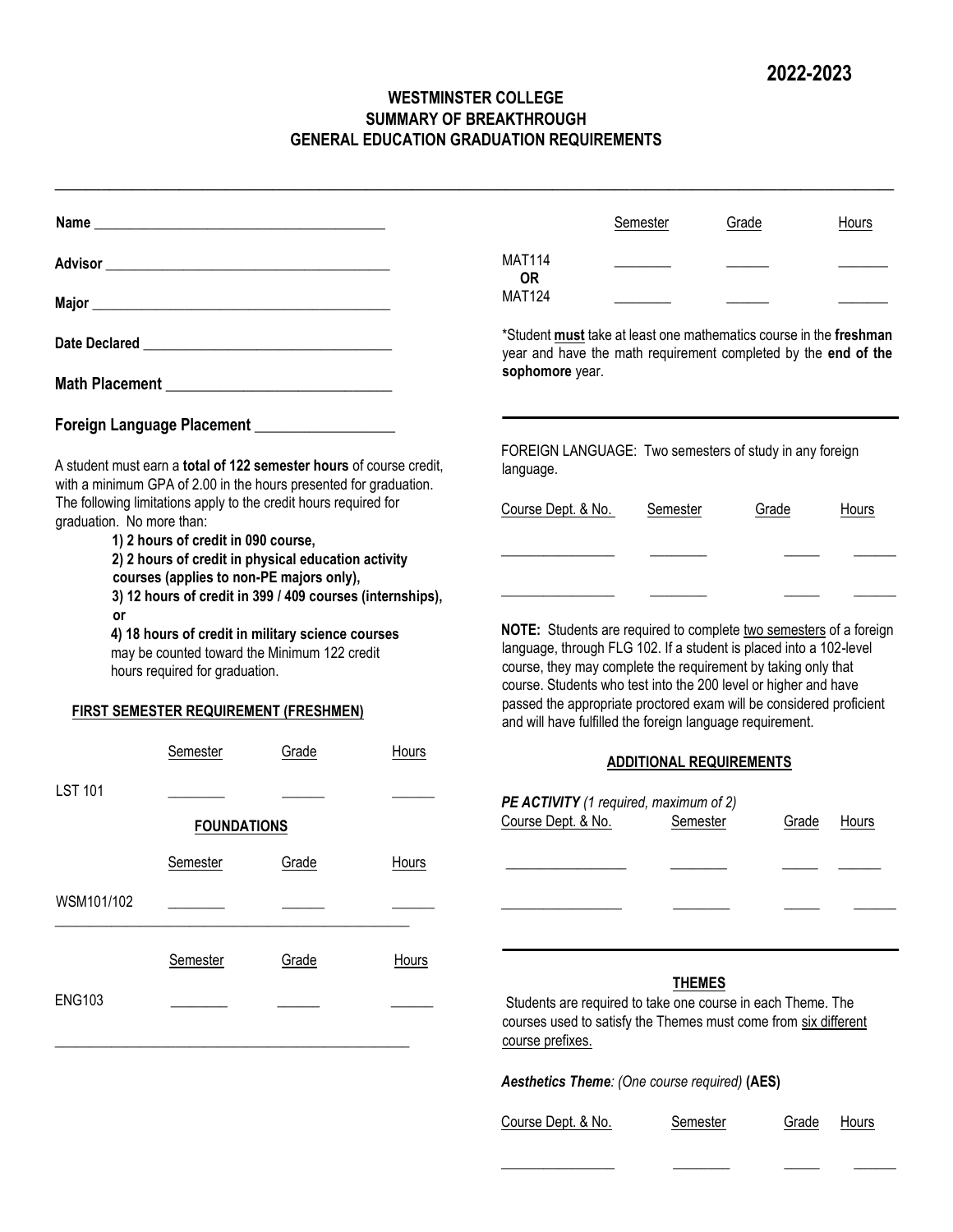| Values & Diversity: (One course required) (VLD)                                                                                                                                                                                                                                         |                             |       |       |                                                                                |                                                                                                                                                                                                                                                                                                                              |              |              |
|-----------------------------------------------------------------------------------------------------------------------------------------------------------------------------------------------------------------------------------------------------------------------------------------|-----------------------------|-------|-------|--------------------------------------------------------------------------------|------------------------------------------------------------------------------------------------------------------------------------------------------------------------------------------------------------------------------------------------------------------------------------------------------------------------------|--------------|--------------|
|                                                                                                                                                                                                                                                                                         |                             |       |       |                                                                                | LIFETIME LEADERSHIP SKILLS (LLS)                                                                                                                                                                                                                                                                                             |              |              |
| Course Dept. & No.                                                                                                                                                                                                                                                                      | Semester                    | Grade | Hours |                                                                                | <b>1. COMMUNICATION</b>                                                                                                                                                                                                                                                                                                      |              |              |
|                                                                                                                                                                                                                                                                                         |                             |       |       | A. WRITING INTENSIVE COURSES Two courses required. At                          |                                                                                                                                                                                                                                                                                                                              |              |              |
| Global Perspectives: (One course required) (GLP)                                                                                                                                                                                                                                        |                             |       |       |                                                                                | least one of the writing intensive courses must be<br>completed by the end of the sophomore year. Students                                                                                                                                                                                                                   |              |              |
| Course Dept. & No.                                                                                                                                                                                                                                                                      | Semester                    | Grade | Hours |                                                                                | who have transfer credit for ENG103 must complete three<br>writing intensive courses. In either case, one of the<br>required courses must be an upper-level course.                                                                                                                                                          |              |              |
|                                                                                                                                                                                                                                                                                         |                             |       |       | Course Dept. & No.                                                             | Semester                                                                                                                                                                                                                                                                                                                     | Grade        | Hours        |
| Human Development: (One course required) (HDV)                                                                                                                                                                                                                                          |                             |       |       |                                                                                |                                                                                                                                                                                                                                                                                                                              |              |              |
| Course Dept. & No.                                                                                                                                                                                                                                                                      | Semester                    | Grade | Hours |                                                                                |                                                                                                                                                                                                                                                                                                                              |              |              |
| Institutions & Society: (One course required) (INS)                                                                                                                                                                                                                                     |                             |       |       | <b>B. ORAL COMMUNICATION &amp; PRESENTATION SKILLS</b><br>One course required. |                                                                                                                                                                                                                                                                                                                              |              |              |
| Course Dept. & No.                                                                                                                                                                                                                                                                      | Semester                    | Grade | Hours | Course Dept. & No.                                                             | Semester                                                                                                                                                                                                                                                                                                                     | Grade        | Hours        |
| Natural Science Inquiry: (One course with lab required) (SCI)                                                                                                                                                                                                                           |                             |       |       |                                                                                |                                                                                                                                                                                                                                                                                                                              |              |              |
| Course Dept. & No.                                                                                                                                                                                                                                                                      | Semester                    | Grade | Hours | <b>2. INFORMATION &amp; DIGITAL LITERACY</b><br>One course required.           |                                                                                                                                                                                                                                                                                                                              |              |              |
|                                                                                                                                                                                                                                                                                         |                             |       |       | Course Dept. & No.                                                             | Semester                                                                                                                                                                                                                                                                                                                     | Grade        | Hours        |
|                                                                                                                                                                                                                                                                                         | <b>EXPLORATION CLUSTERS</b> |       |       |                                                                                |                                                                                                                                                                                                                                                                                                                              |              |              |
| Students are required to select one of the six Exploration Clusters and<br>take two approved upper-level courses within that Cluster. For                                                                                                                                               |                             |       |       | 3. RESEARCH: INQUIRY & ANALYSIS<br>One course required.                        |                                                                                                                                                                                                                                                                                                                              |              |              |
| students who have declared a single major, the two Exploration cours<br>es cannot be applied to satisfy requirements toward a student's major.<br>However, students with multiple majors may apply these courses to<br>one of their majors. Approved Exploration Cluster courses can be |                             |       |       | Course Dept. & No.                                                             | <b>Semester</b>                                                                                                                                                                                                                                                                                                              | <b>Grade</b> | <u>Hours</u> |
| applied toward completion of a student's minor(s) or certificate(s).                                                                                                                                                                                                                    |                             |       |       |                                                                                |                                                                                                                                                                                                                                                                                                                              |              |              |
|                                                                                                                                                                                                                                                                                         |                             |       |       | ٠<br>$\bullet$<br>$\bullet$                                                    | <b>NOTES ON BREAKTHROUGH RULES:</b><br>Theme courses may be counted towards majors, minors,<br>and certificates. They can also fulfill requirements in<br>Lifetime Leadership Skill (LLS) courses.<br>Exploration courses can fulfill requirements in LLS courses.<br>LLS courses can be counted towards majors, minors, and |              |              |
| <b>Cluster Name:</b><br>Course Dept. & No.                                                                                                                                                                                                                                              | <b>Semester</b>             | Grade | Hours | certificates.<br>$\bullet$                                                     | LLS courses can count for up to three skills. Therefore,                                                                                                                                                                                                                                                                     |              |              |
|                                                                                                                                                                                                                                                                                         |                             |       |       |                                                                                | some classes fulfill more than one skill.                                                                                                                                                                                                                                                                                    |              |              |

\_\_\_\_\_\_\_\_\_\_\_\_\_\_\_\_\_ \_\_\_\_\_\_\_\_ \_\_\_\_\_ \_\_\_\_\_\_